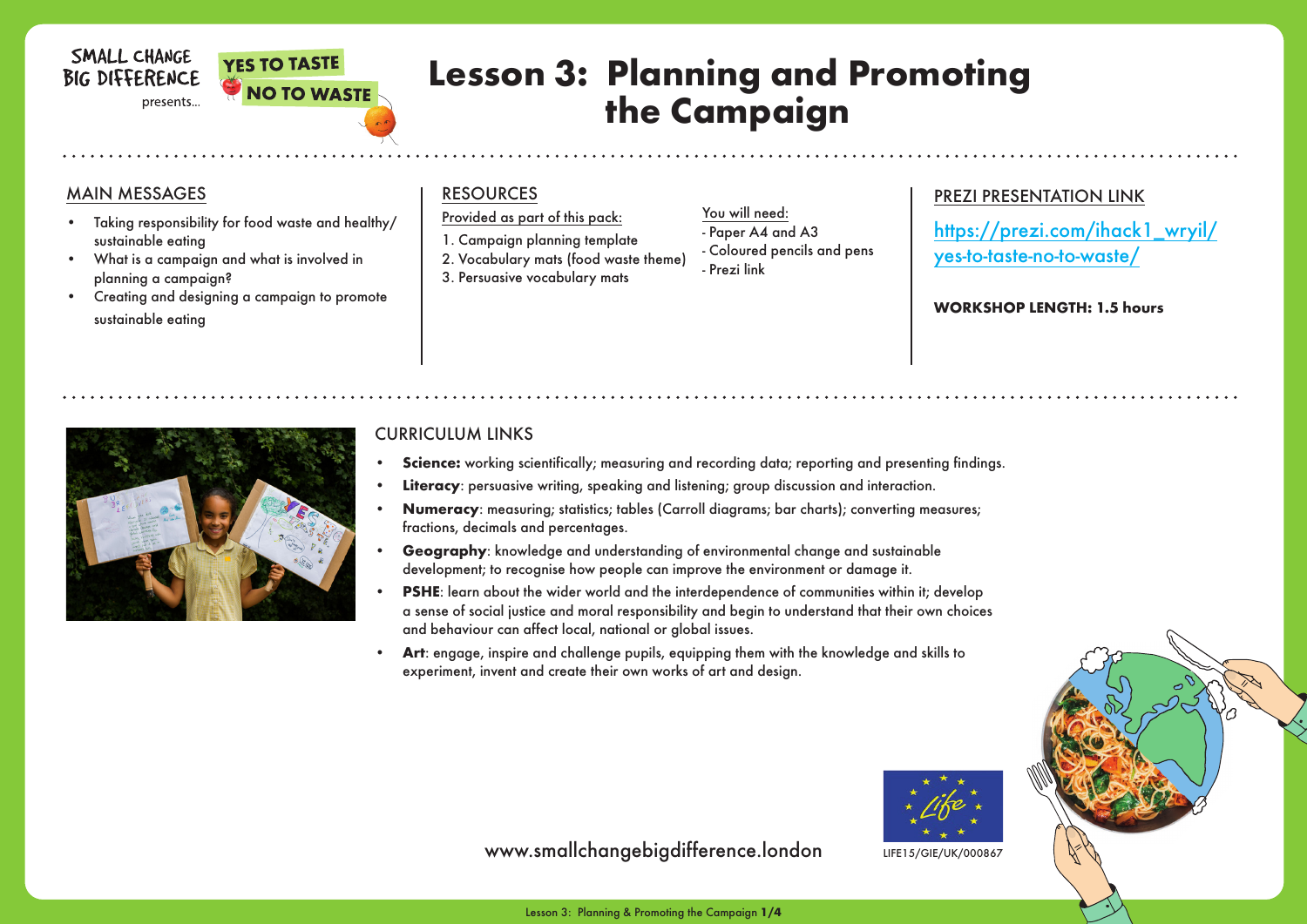| <b>Time</b> | <b>Main Learning Points</b>                                                                                         | <b>Activity</b>                                                                                                                                                                                                                                                                                                                                                                                                                                                                                                                                                                                                                                                                                                                                                                                                                                                                                                                                                                                                                                                                                                                                                                                                                                                                                                                             | <b>Resources</b>                                                              |
|-------------|---------------------------------------------------------------------------------------------------------------------|---------------------------------------------------------------------------------------------------------------------------------------------------------------------------------------------------------------------------------------------------------------------------------------------------------------------------------------------------------------------------------------------------------------------------------------------------------------------------------------------------------------------------------------------------------------------------------------------------------------------------------------------------------------------------------------------------------------------------------------------------------------------------------------------------------------------------------------------------------------------------------------------------------------------------------------------------------------------------------------------------------------------------------------------------------------------------------------------------------------------------------------------------------------------------------------------------------------------------------------------------------------------------------------------------------------------------------------------|-------------------------------------------------------------------------------|
| 5 minutes   | Review and recap<br>previous learning.                                                                              | If you're doing the weekly food waste audit, use this section to work with the 'food waste warriors' to share food<br>waste weight results and update data on PowerPoint bar chart. Discuss whether food waste is reducing & why.<br>If you did lesson 2, you could also use the start of this lesson to review healthy eating pledges, making reference to<br>the Eatwell plate. Discuss pledges achieved.                                                                                                                                                                                                                                                                                                                                                                                                                                                                                                                                                                                                                                                                                                                                                                                                                                                                                                                                 | In this pack:<br>- Food audit record<br>sheet<br>- Food audit<br>(PowerPoint) |
| 5 minutes   | To understand what<br>a campaign is.<br>To learn how to plan<br>a campaign: what,<br>why, when, where,<br>who, how? | > Display campaign plan template on the board for pupils to see.<br>> Define what a campaign is and what message are we looking to promote.<br>> WHAT is a campaign? A campaign is a planned set of activities by people wanting to influence others to make a<br>positive change.<br>Which campaign has the school chosen?<br>Options:<br>1. Healthy Eating<br>Smoothie making: supplying smoothies and fruit kebabs (optional); smoothie recipes using surplus fruit and veg.<br>2. Reducing Food Waste Fest & Recipe Book<br>Love Your Leftovers - parents pledge to use one left over item, send in their recipes and create a recipe book.<br>Parents and pupils make leftovers dishes to taste at food fair.<br>3. Recycling Food Waste - Use a Caddy<br>Food Waste Funfair - Encourage use of and offer free food waste caddies, and play exciting interactive games<br>to learn about food waste recycling such as 'To Caddy or Not to Caddy' and "bling" a caddy.<br>> WHY? Know the rationale for the choice of school campaign.<br>> Pupils remind themselves of the 3 key messages they are promoting:<br>- Prevention of food waste (preventative behaviours)<br>- Promotion of healthy and sustainable eating<br>- Recycling of unavoidable food waste (e.g. composting)<br>> Teacher writes in the WHY box in campaign plan. | - Prezi<br>https://bit.ly/2m-<br>8FdyT<br>- Campaign planning<br>template     |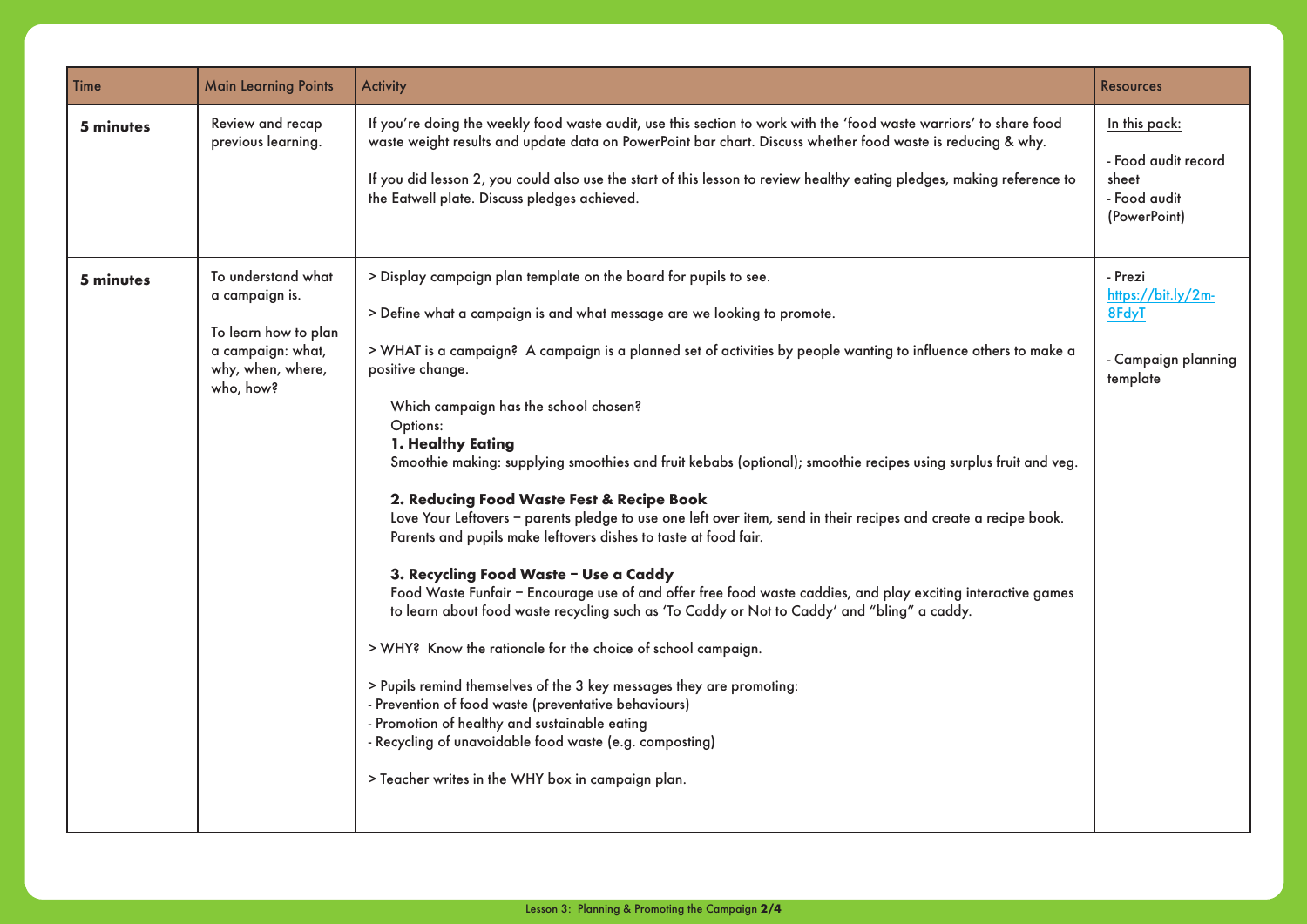| Time       | <b>Main Learning Points</b>                                                                                                                                                                                                                                                 | <b>Activity</b>                                                                                                                                                                                                                                                                                                                                                                                                                                                                                                                                                                                                                                                                                                                                                                                                           | <b>Resources</b>                                 |
|------------|-----------------------------------------------------------------------------------------------------------------------------------------------------------------------------------------------------------------------------------------------------------------------------|---------------------------------------------------------------------------------------------------------------------------------------------------------------------------------------------------------------------------------------------------------------------------------------------------------------------------------------------------------------------------------------------------------------------------------------------------------------------------------------------------------------------------------------------------------------------------------------------------------------------------------------------------------------------------------------------------------------------------------------------------------------------------------------------------------------------------|--------------------------------------------------|
| 15 minutes | <b>Campaign Planning:</b><br>WHEN/WHERE/<br>WHO/HOW<br>• To listen to<br>different points of<br>view<br>• To value the<br>contributions of<br>others<br>• To take an active<br>part in voting to<br>reach a decision<br>• To respect the<br>outcome of a<br>democratic vote | Discuss WHEN AND WHERE the campaign will take place, and add to the campaign planning template.<br><b>WHO AND HOW?</b><br>To ensure pupils feel ownership of the event, offer the class an opportunity to reflect on focus questions, take<br>feedback and then vote to get an outcome.<br>Ideas for class to vote on:<br>- Name of campaign event?<br>- Who should we invite to the campaign?<br>- What job roles need doing?<br>- How many pupils do we need for each job?<br>- Who does what job? Do we invite parents to volunteer at the event?<br>- Can the Parent-Teacher Association help in any way?<br>- Shall we invite the local council education officer (to give out information and free food caddies)?<br>- Pupils put together a schedule for the day. How will they run the day - list the activities. | In this pack:<br>- Campaign planning<br>template |
| 5 minutes  | <b>Campaign Targets</b><br>Review before<br>moving on to<br>designing the<br>campaign.                                                                                                                                                                                      | > Know the Why? What? How? Who? Where? and When? of the school campaign                                                                                                                                                                                                                                                                                                                                                                                                                                                                                                                                                                                                                                                                                                                                                   | In this pack:<br>- Campaign planning<br>template |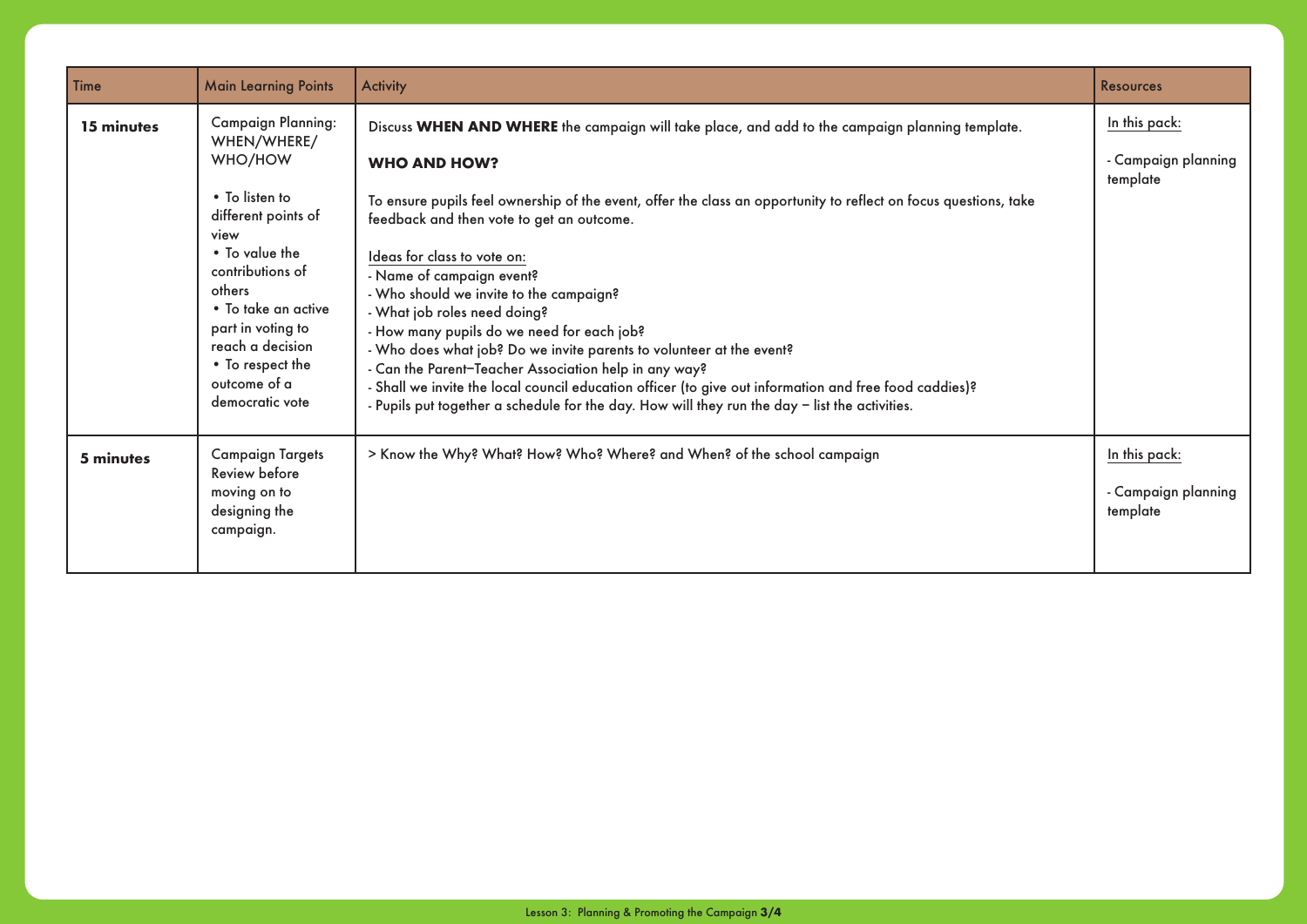| Time       | <b>Main Learning Points</b>                                                                                                                    | <b>Activity</b>                                                                                                                                                                                                                                                                                                                                                                                                                                                                                                                                                                                                     | <b>Resources</b>                                                                                                                                                                     |
|------------|------------------------------------------------------------------------------------------------------------------------------------------------|---------------------------------------------------------------------------------------------------------------------------------------------------------------------------------------------------------------------------------------------------------------------------------------------------------------------------------------------------------------------------------------------------------------------------------------------------------------------------------------------------------------------------------------------------------------------------------------------------------------------|--------------------------------------------------------------------------------------------------------------------------------------------------------------------------------------|
| 40 minutes | Advertising the<br>campaign<br>• Gather key facts<br>• Letter using<br>persuasive writing<br>techniques<br>• Design posters<br>• Design flyers | > Distribute the vocab mats and emphasise use of persuasive language and techniques.<br>Who is the audience? What shall we draw? What information needs to be on the poster/flyer?<br>> Organise pupils into groups to complete some of the following tasks:<br>1. Design posters/ banners/ placards<br>2. Two pupils to write a persuasive letter of invitation to parents/carers<br>3. Plan a presentation for an assembly<br>4. Write a page for the school website<br>5. Design information flyers to use at campaign<br>6. Write a song / rap<br>Some of the above may change depending on choice of campaign. | In this pack:<br>- Vocab mats x 10<br>- Persuasive writing<br>vocab mats x 6<br>You will need:<br>- A3/A4 paper for<br>design work<br>- A4 for writing<br>letters<br>- Coloured pens |
| 5 minutes  | Summary of main<br>learning points,<br>overview of lesson 3,<br>campaign reminder.                                                             | > Discuss:<br>. Do we understand what a campaign is?<br>· Do we understand our main campaign messages?<br>. How is the advertising created by pupils distributed?<br>. Who is responsible for getting it out to audience?<br>. How will they contact parents?<br>. Where do we display the pupils' posters?                                                                                                                                                                                                                                                                                                         |                                                                                                                                                                                      |

#### TEACHER TIPS FOR PREPARING FOR CAMPAIGN

- Caddy campaign (or all): contact local council in advance to obtain free food waste caddies and see if they can attend.
- Recipe book: give out the recipe template to pupils as homework this week.
- Recipe book: inform Parent-Teacher Association so they can make dishes, give recipes or help.
- Smoothies: order compostable taster cups
- Smoothies: contact local council to see if they can offer a smoothie bike.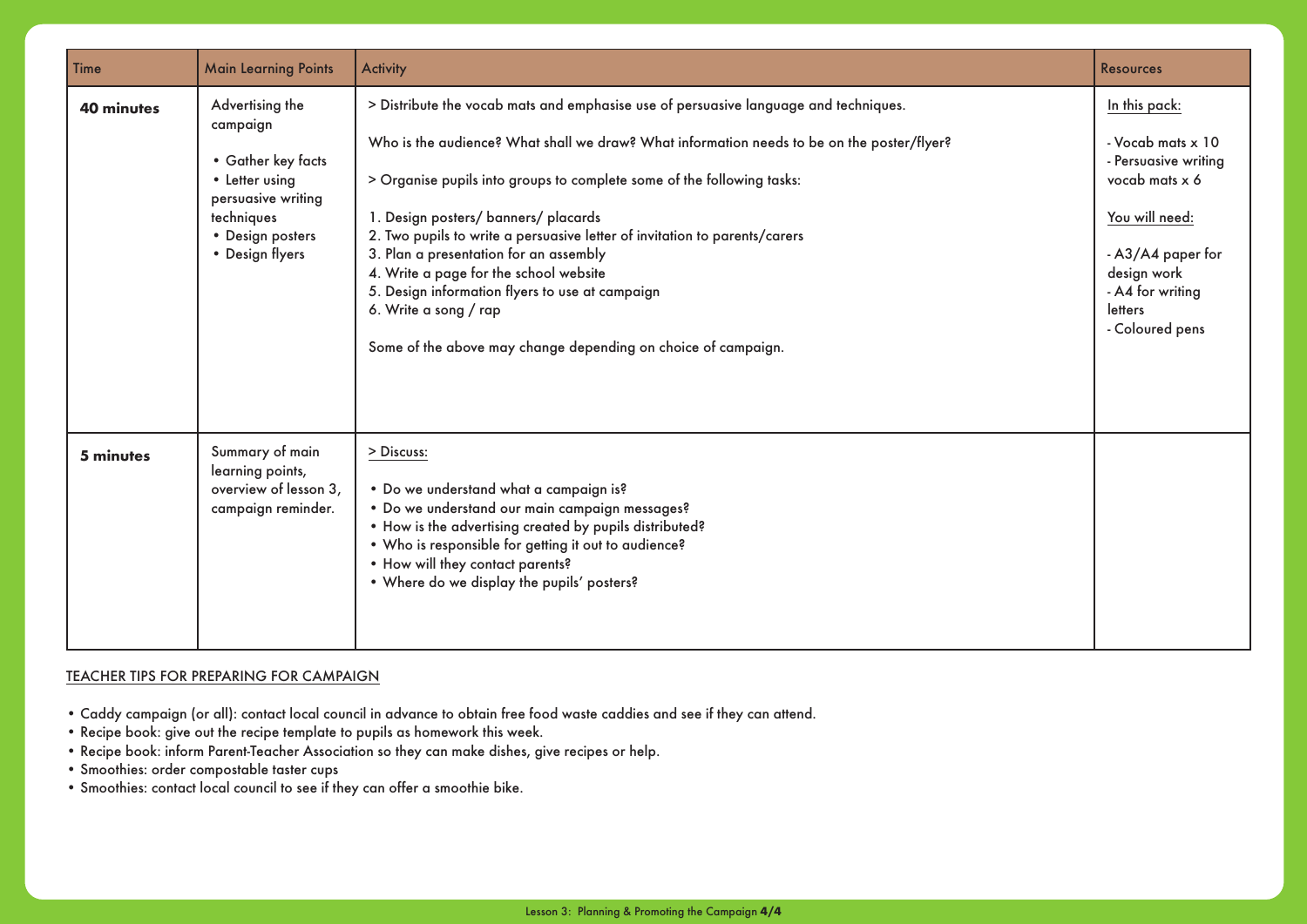





# **CAMPAIGN PLANNING**



www.smallchangebigdifference.london

Campaign Planning sheets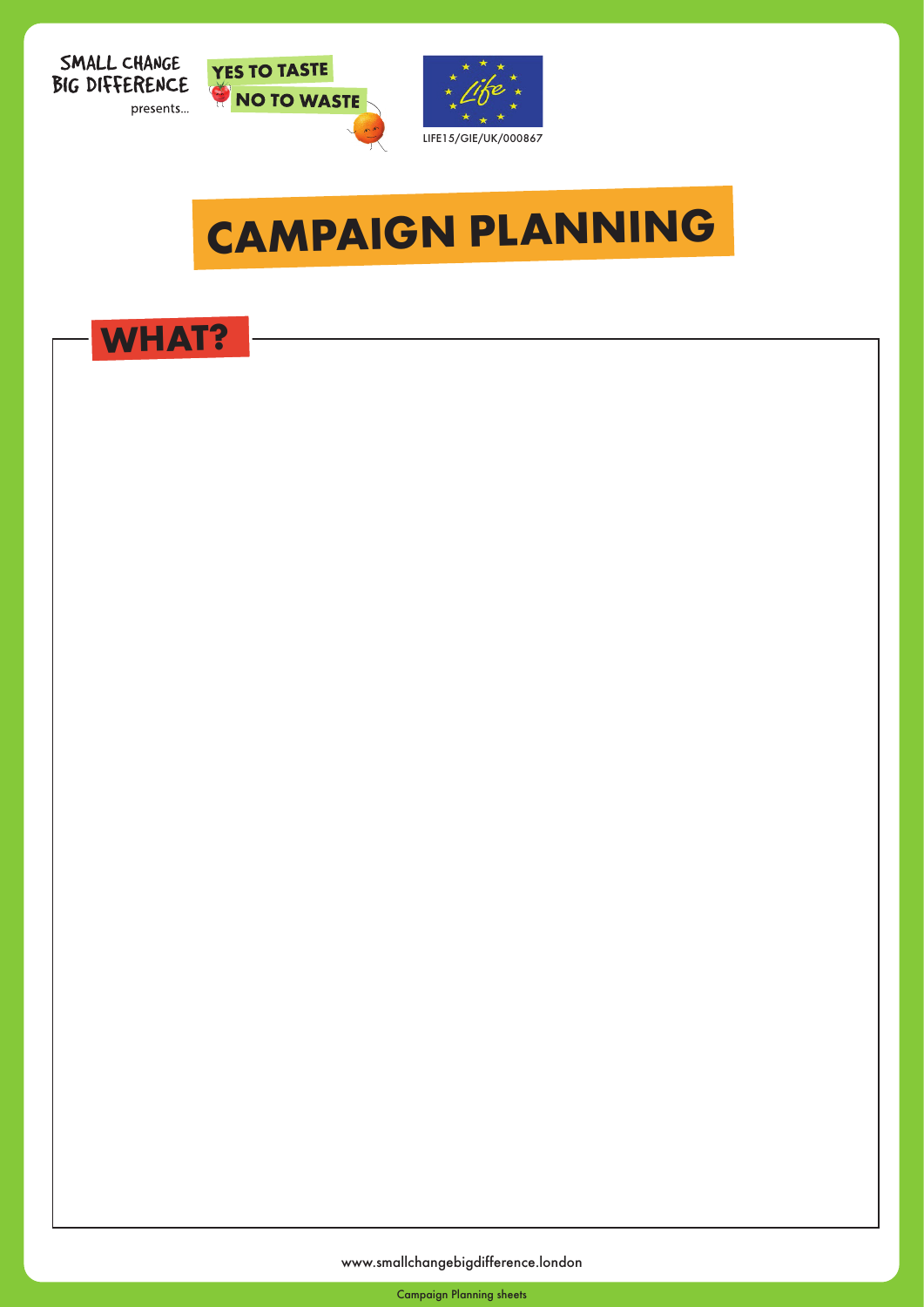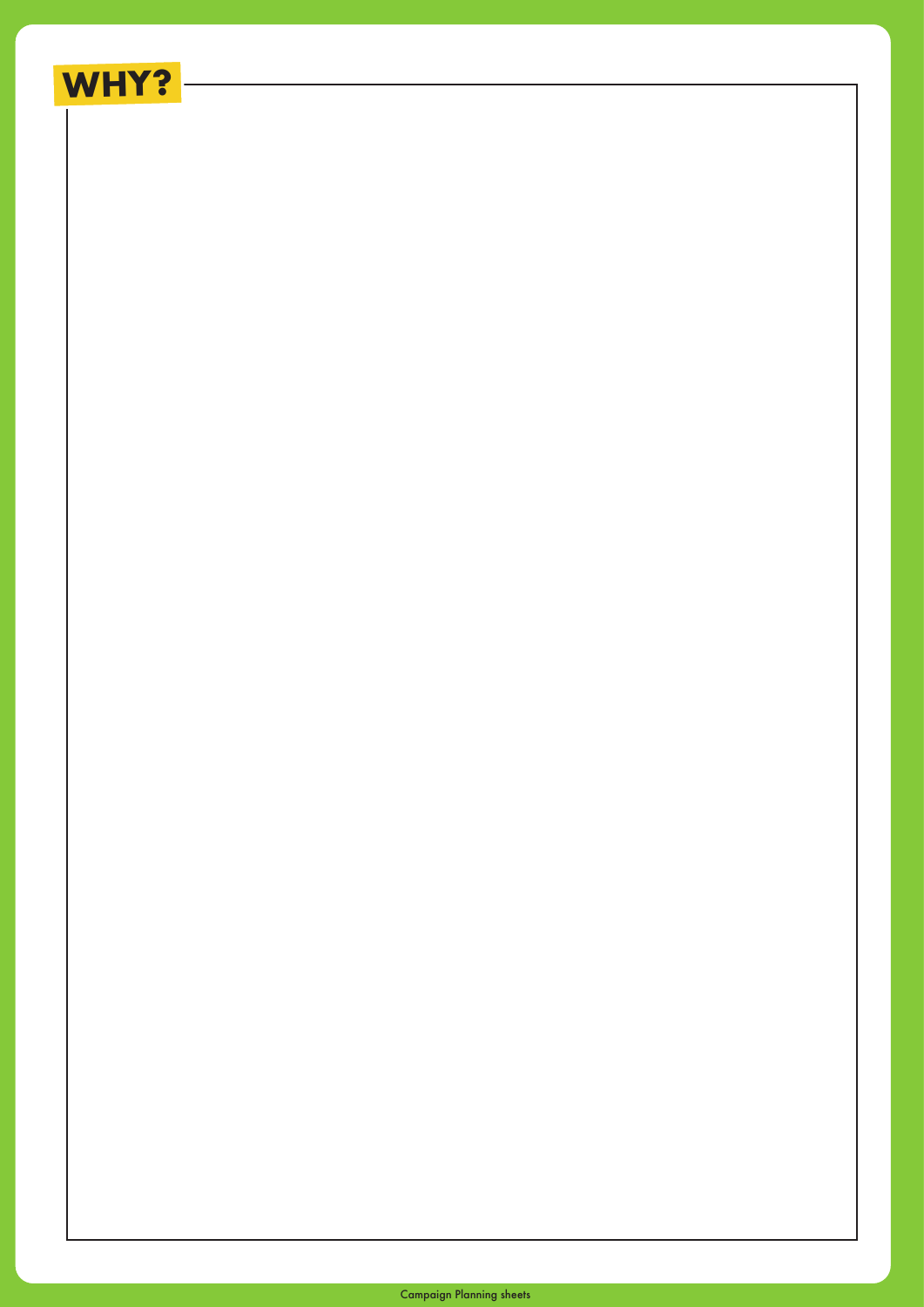# **WHEN & WHERE?**



Campaign Planning sheets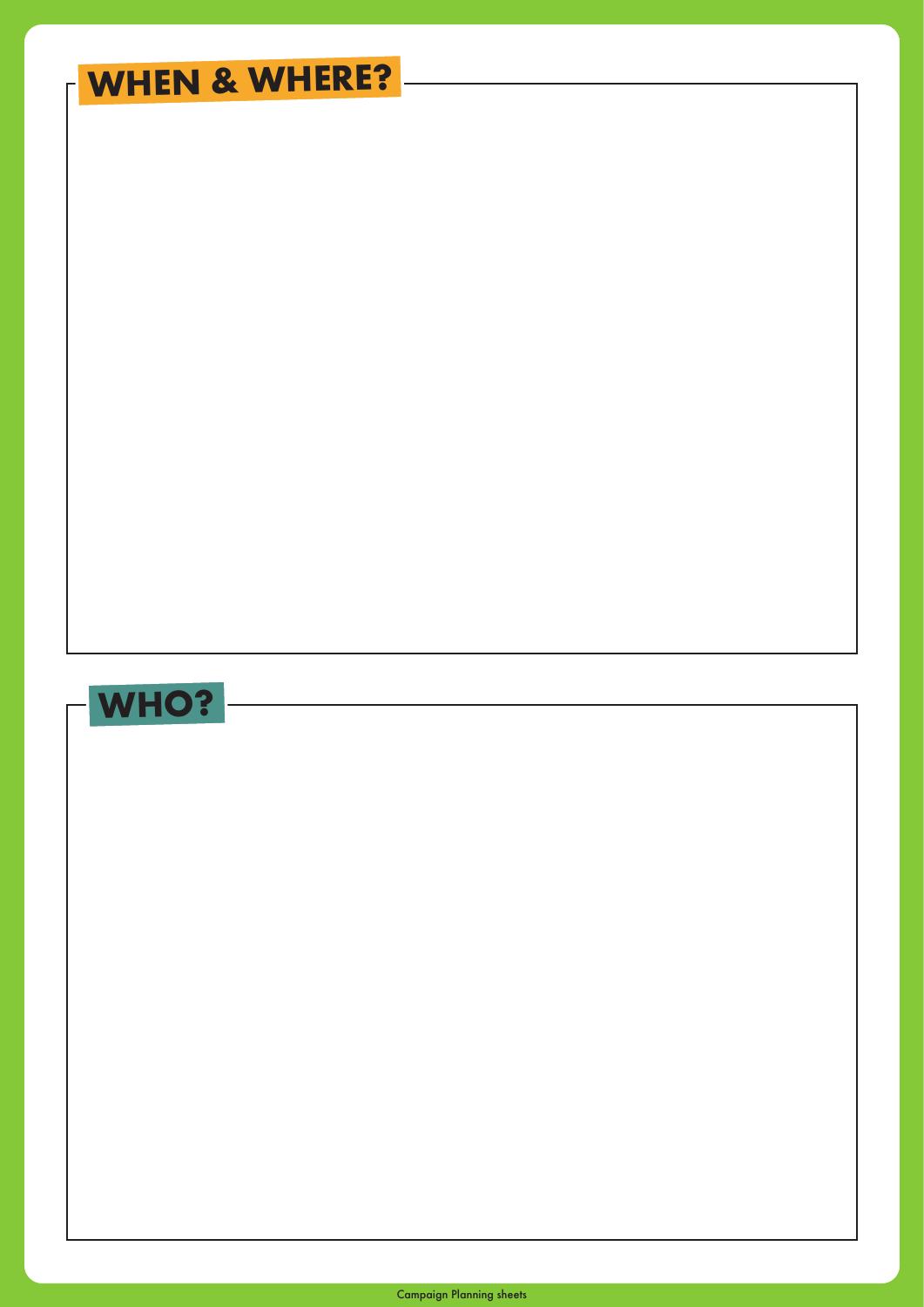# **HOW?**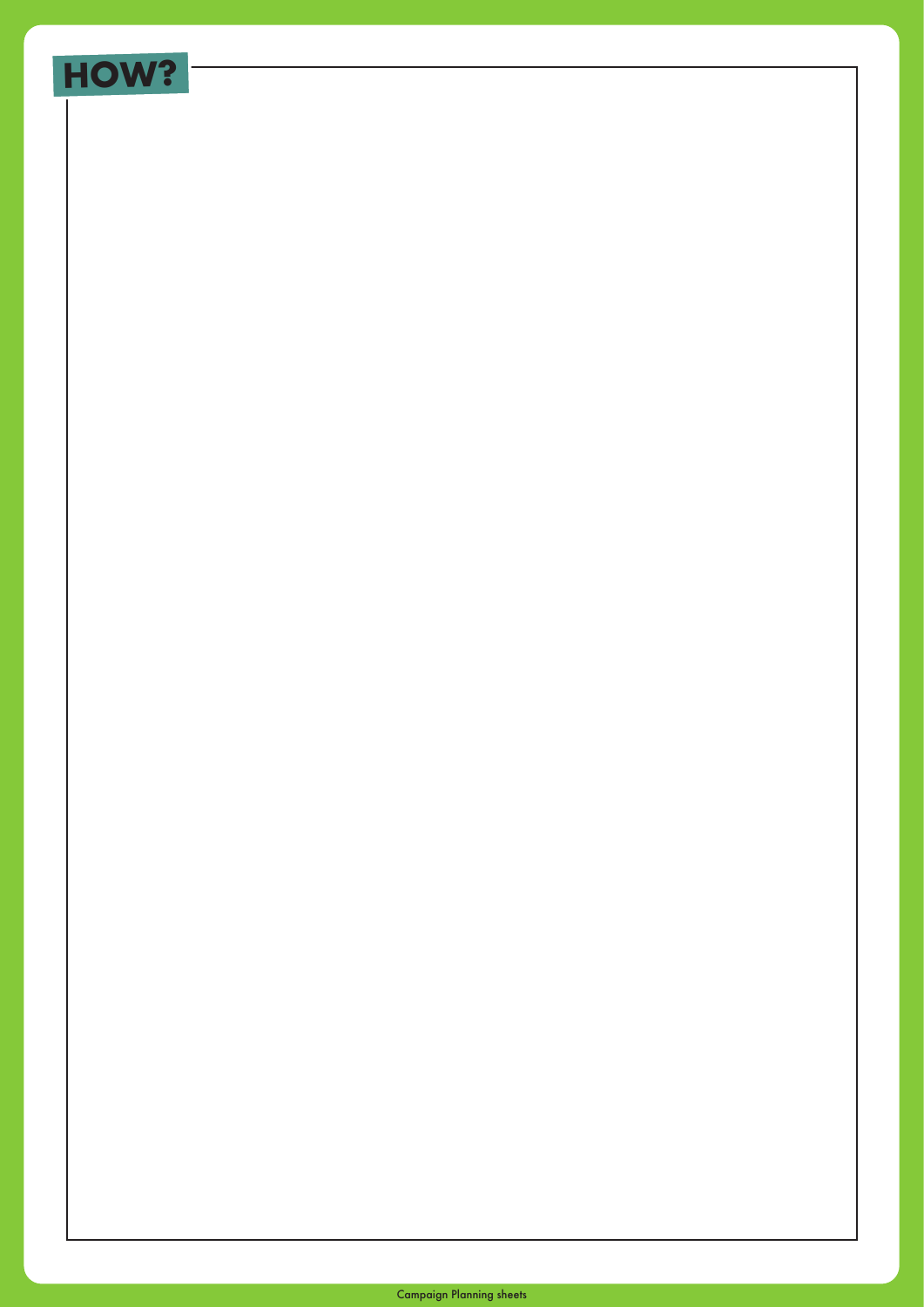





> Example

| Dear Parents/Carers,                                                                                                                                                                                                         |
|------------------------------------------------------------------------------------------------------------------------------------------------------------------------------------------------------------------------------|
| You are invited to our SMOOTHIE campaign event where our aim is to prevent food waste,<br>encourage food recycling and promote healthy and sustainable eating.<br>WHEN:                                                      |
| WHERE:                                                                                                                                                                                                                       |
| Did you know that in London, each household with children throws away an average<br>of £16 of unused food every week! That's a shocking £800 a year! Would you throw<br>money in the bin?                                    |
| Do you care about your environment? Binned food ends up in landfill where it produces<br>methane gas which contributes to global warming and climate change.                                                                 |
| We have made pledges to fight food waste and eat more healthy and sustainable food.<br>This is YOUR opportunity to join us in our fight and make your own personal pledge to<br>prevent food waste and save our environment. |
| With a small change, together we can make a BIG DIFFERENCE!                                                                                                                                                                  |
| We look forward to welcoming you at our smoothie event.                                                                                                                                                                      |
| With regards,                                                                                                                                                                                                                |
| Year $[5]$                                                                                                                                                                                                                   |
|                                                                                                                                                                                                                              |
|                                                                                                                                                                                                                              |



www.smallchangebigdifference.london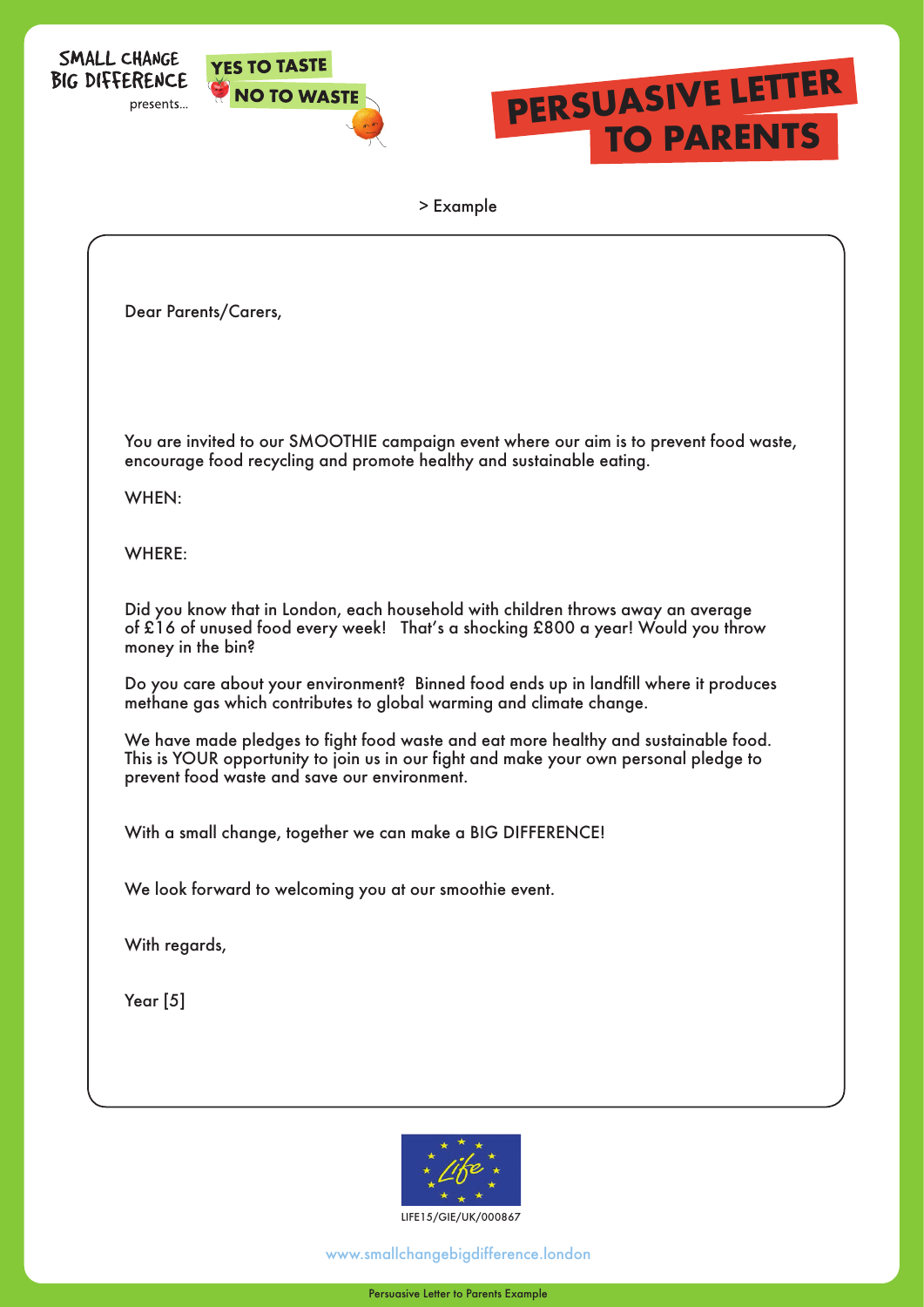### SMALL CHANGE **BIG DIFFERENCE**

presents...

**• Clear introduction (reason for writing and state opinion in** 

**• Paragraphs with reasons and evidence**

**• Clear conclusion**

**introduction)**

**to suppor<sup>t</sup>**



**Using words like 'we', 'you ', 'our' and 'us' to make your audience think you are talking only to them.**

**PERSUASIVE WRITING TECHNIQUES**

**Facts & Statistics: When truthful information is given to back up a point, e.g. 95% of pupils feel…**

**Rhetorical questions: using questions that don't need an answer to get the audience to think, e.g. 'Would you...? Could you…?'** 

**Exaggeration & emotive language: e.g. using three adjectives or phrases**

> **Repetition: 'Do you remember, do you…?' 'If…., if…., then….'**

### **Complex sentences linked with connectives like:**

- **• so**
- **• consequently**
- **• as a result of**
- **• accordingly**
- **• moreover**
- **• as a consequence of**
- **• then**
- **• so as**
- **• an outcome of**
- **because**
- **• therefore**



www.smallchangebigdifference.london